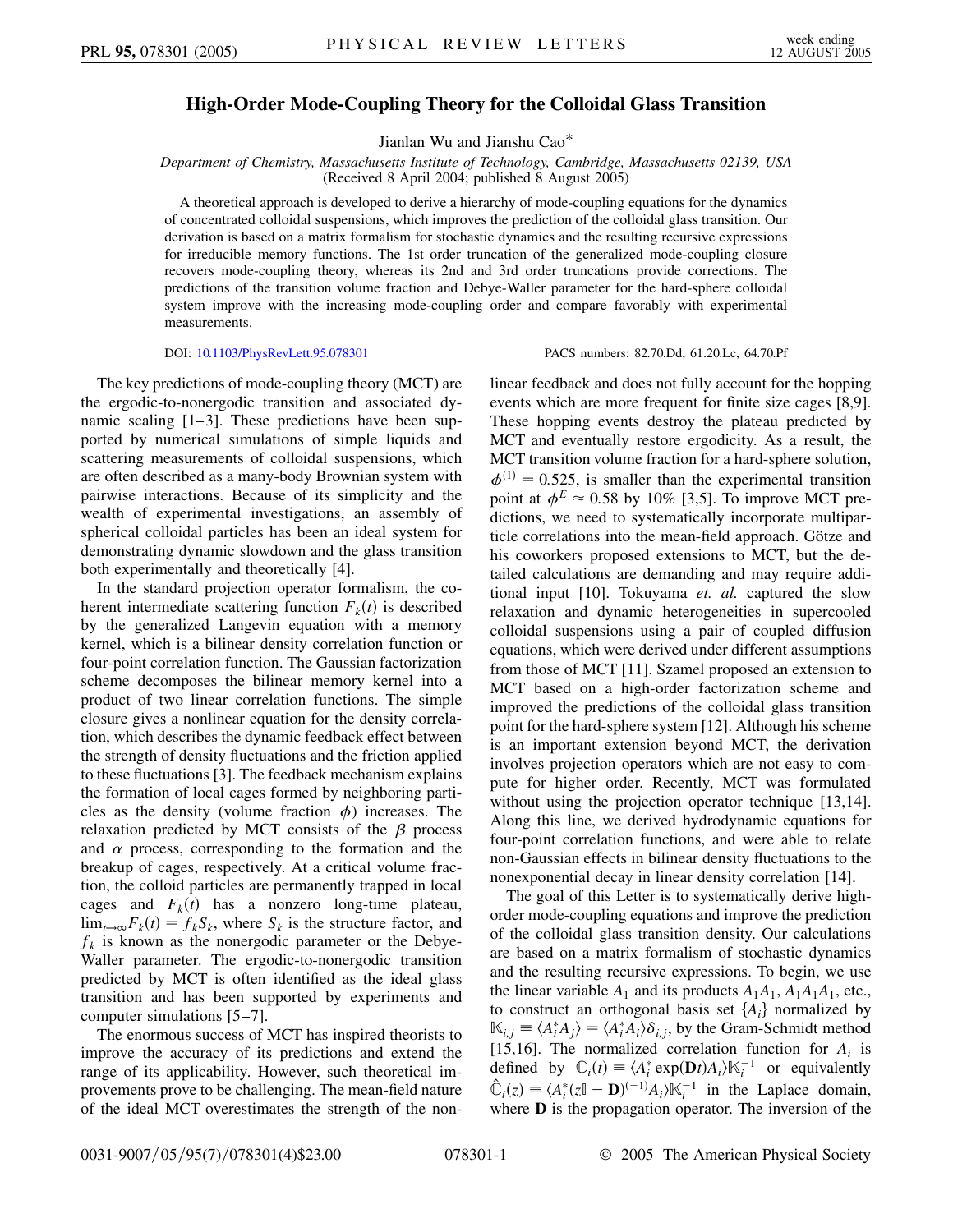$z\mathbb{I}$  – **D** matrix is simplified by sorting the basis set elements of  ${A_i}$  into the block tridiagonal form  $\mathbb{D}_{\mu,\nu}$  $\langle A^*_{\mu} \mathbf{D} A_{\nu} \rangle = \mathbb{D}_{\mu, \nu} \delta_{\mu, \nu} + \mathbb{D}_{\mu, \mu \pm 1} \delta_{\nu, \mu \pm 1}$ , which defines the coupling scheme represented by a coupling tree in Ref. [17]. For colloidal systems, the relevant linear variable is the collective density,  $n_{\vec{k}}(t) = \sum_{l=1}^{N} \exp[-i\vec{k}\vec{r}_l(t)]$ , where *N* is the number of colloid particles,  $\vec{k}$  is the wave vector, and  $\vec{r}_l(t)$  is the position of particle *l* at time *t*. The complete basis set is

$$
\begin{cases}\nn_1(\vec{k}) = n_{\vec{k}} \\
n_2(\vec{k}_1, \vec{k}_2) = n_{\vec{k}_1} n_{\vec{k}_2} - \langle n_{\vec{k}_1} n_{\vec{k}_2} n_{\vec{k}}^* \rangle N^{-1} S_k^{-1} n_{\vec{k}} \\
n_3(\vec{q}_1, \vec{q}_2, \vec{q}_3) = n_{\vec{q}_1} n_{\vec{q}_2} n_{\vec{q}_3} - \langle n_{\vec{q}_1} n_{\vec{q}_2} n_{\vec{q}_3} n_{\vec{k}}^* \rangle N^{-1} S_k^{-1} n_{\vec{k}} - \langle n_{\vec{q}_1} n_{\vec{q}_2} n_{\vec{q}_3} n_2^* (\vec{k}_1, \vec{k}_2) \rangle * \mathbb{K}_{22}^{-1}(\vec{k}_1, \vec{k}_2; \vec{k}'_1, \vec{k}'_2) * n_2(\vec{k}'_1, \vec{k}'_2)\n\end{cases}
$$
\n
$$
(1)
$$

where  $\mathbb{K}_{i,j}$  is the susceptibility matrix,  $\mathbb{K}_{i,j} \equiv \langle n_i n_j^* \rangle =$  $\mathbb{K}_{i,i}\delta_{i,j}$ , \* in  $(X * Y)$  indicates the summation over the repeated indices of the wave vectors in quantities *X* and *Y*, and the time dependence for each mode is omitted for simplicity. To avoid overcounting, the sequences of wave vectors are ordered as  $(\vec{k}_1 > \vec{k}_2)$  and  $(\vec{q}_1 > \vec{q}_2 > \vec{q}_3)$ . The translational invariance requires the summation of the wave vector for each mode be the same,  $\vec{q}_1 + \vec{q}_2 + \vec{q}_3 =$  $\vec{k}_1 + \vec{k}_2 = \vec{k}$ . The Smoluchowski operator for the *N*-body colloidal system is  $\mathbf{D} = D_0 \Sigma_l \partial / \partial \vec{r}_l [\partial / \partial \vec{r}_l - \beta \vec{F}_l]$ , where  $D_0$  is the diffusion coefficient of a noninteracting particle and  $\ddot{F}_l$  is the force applied to the particle. According to the *N*-ordering approximation scheme [16], the resulting kinetic matrix  $\mathbb{D}_{i,j} \equiv \langle n_i \mathbf{D} n_j^* \rangle$  is block tridiagonal in the large *N* limit,  $\mathbb{D}_{i,j} = \mathbb{D}_{i,i} \delta_{i,j} + \mathbb{D}_{i,i \pm 1} \delta_{j,i \pm 1}$ . The natural choice for constructing mode-coupling approximations is a set of irreducible functions, which decay slower than the corresponding correlation functions. In the Laplace domain, the irreducible correlation functions are related to each other by the recursive expression [17]

$$
\hat{\mathbb{C}}_i^{ir}(z) = [z\mathbb{I} + \Omega_i^{ir} - \hat{\mathbb{M}}_i(z)]^{-1}
$$
  
= {z\mathbb{I} + \Omega\_i^{ir}[\Omega\_i^{ir} + \hat{\mathbb{M}}\_i^{ir}(z)]^{-1}\Omega\_i^{ir}}^{-1}, (2)

where the *i*th order irreducible eigenfrequency is

$$
\begin{split} \n\Omega_i^{ir} &= \Omega_i - \mathbb{D}_{i,i-1} \mathbb{K}_{i-1,i-1}^{-1} \Omega_{i-1}^{ir} \mathbb{D}_{i-1,i} \mathbb{K}_{i,i}^{-1} \\ \n&= \Omega_i - \mathbb{D}_{i,i-1} \mathbb{K}_{i-1,i-1}^{-1} [\Omega_{i-1} \\ \n&\quad - \mathbb{D}_{i-1,i-2} \mathbb{K}_{i-2,i-2}^{-1} (\cdots \cdots) \mathbb{D}_{i-2,i-1} \mathbb{K}_{i-1,i-1}^{-1} ] \\ \n&\times \mathbb{D}_{i-1,i} \mathbb{K}_{i,i}^{-1} \n\end{split} \tag{3}
$$

with  $\hat{\mathbb{D}}_i = -\mathbb{D}_{i,i} \mathbb{K}_i^{-1}$ , and the *i*th order irreducible memory kernel is

$$
\hat{\mathbb{M}}_{i}^{ir}(z) = \mathbb{D}_{i,i+1} \mathbb{K}_{i+1,i+1}^{-1} \hat{\mathbb{C}}_{i+1}^{ir}(z) \mathbb{D}_{i+1,i} \mathbb{K}_{i,i}^{-1}.
$$
 (4)

These expressions are the basis for deriving dynamic equations and applying mode-coupling closures. In comparison with the standard projection approach, our derivation is transparent and easy to generalize. Instead of projecting onto nonlinear modes, the matrix structure introduces a natural framework of generating the hierarchy coupling scheme. The recursive relations explain the need for irreducible functions and provide a simpler tool than irreducible operators. In an earlier application to the East model, we established a connection between Andersen's diagrammatic expansion and our mode-coupling tree and derived several high-order corrections to the MCT approximations [17,18].

In the following, we use the matrix formalism to derive the MCT memory kernel and its 2nd order/3rd order extensions. The 1st order normalized correlation function is related to the coherent intermediate scattering function by  $\mathbb{C}_1(\vec{k}; t) = F_k(t)/S_k$ . From Eqs. (2)–(4),  $\hat{\mathbb{C}}_1(\vec{k}; z)$  is written as

$$
\hat{\mathbb{C}}_1(\vec{k}; z) = \left\langle n_1(\vec{k}) \frac{1}{z - \mathbf{D}} n_1^*(\vec{k}) \right\rangle
$$

$$
= \left[ z + \frac{\Omega_1(\vec{k})}{1 + \Omega_1^{-1}(\vec{k}) \hat{\mathbb{M}}_1^{ir}(\vec{k}; z)} \right]^{-1}, \qquad (5)
$$

where  $\Omega_1(\vec{k})$  is the 1st order eigenfrequency,  $\Omega_1(\vec{k}) = \omega_k$  $k^2/S_k$ , and  $\hat{\mathbb{M}}_1^{ir}(\vec{k}; z)$  is the 1st order irreducible memory kernel,  $\hat{\mathbb{M}}_1^{ir}(\vec{k}; z) = \mathbb{D}_{1,2} * \mathbb{K}_{2,2}^{-1} * \hat{\mathbb{C}}_2^{ir}(z) * \mathbb{D}_{2,1} * \mathbb{K}_{1,1}^{-1}$ . The diagonal approximation [16] simplifies  $\hat{\mathbb{M}}_1^{ir}(\vec{k}; z)$  to

$$
\mathbb{M}_{1}^{ir}(\vec{k};t) = \sum_{\vec{k}_{1} > \vec{k}_{2}} \delta_{\vec{k}_{1} + \vec{k}_{2},\vec{k}} \frac{[\mathbb{D}_{1,2}(\vec{k};\vec{k}_{1},\vec{k}_{2})]^{2} \mathbb{C}_{2}^{ir}(\vec{k}_{1},\vec{k}_{2};t)}{\mathbb{K}_{22}(\vec{k}_{1},\vec{k}_{2}) N S_{k}},
$$
\n(6)

which is a general equation to evaluate viscosity. Applying the Gaussian factorization scheme  $\mathbb{C}_2^{ir}(\vec{k}_1, \vec{k}_2; t)$  =  $\mathbb{C}_1(\vec{k}_1; t)\mathbb{C}_1(\vec{k}_2; t)$  to Eq. (6), recovers the standard modecoupling memory kernel

$$
\mathbb{M}_1^{ir}(\vec{k}; t) = \sum_{\vec{k}_1 > \vec{k}_2} \frac{n_0^2 S_{k_1} S_{k_2}}{NS_k} [(\vec{k} \cdot \vec{k}_1) c_{k_1} + (\vec{k} \cdot \vec{k}_2) c_{k_2}]^2 \mathbb{C}_1(\vec{k}_1; t) \mathbb{C}_1(\vec{k}_2; t), \tag{7}
$$

where the Kirkwood approximation is used for the threeparticle distribution function in  $\mathbb{D}_{1,2}(\vec{k}; \vec{k}_1, \vec{k}_2)$ . The original MCT was derived from Newtonian dynamics, whereas colloid particles follow Brownian dynamics. A key difference between the two dynamics is the role of irreducible functions in the long-time behavior of stochastic systems [17,19]. As demonstrated here and shown by several authors earlier, the standard MCT memory function can be recovered when Gaussian factorization is applied to the 1st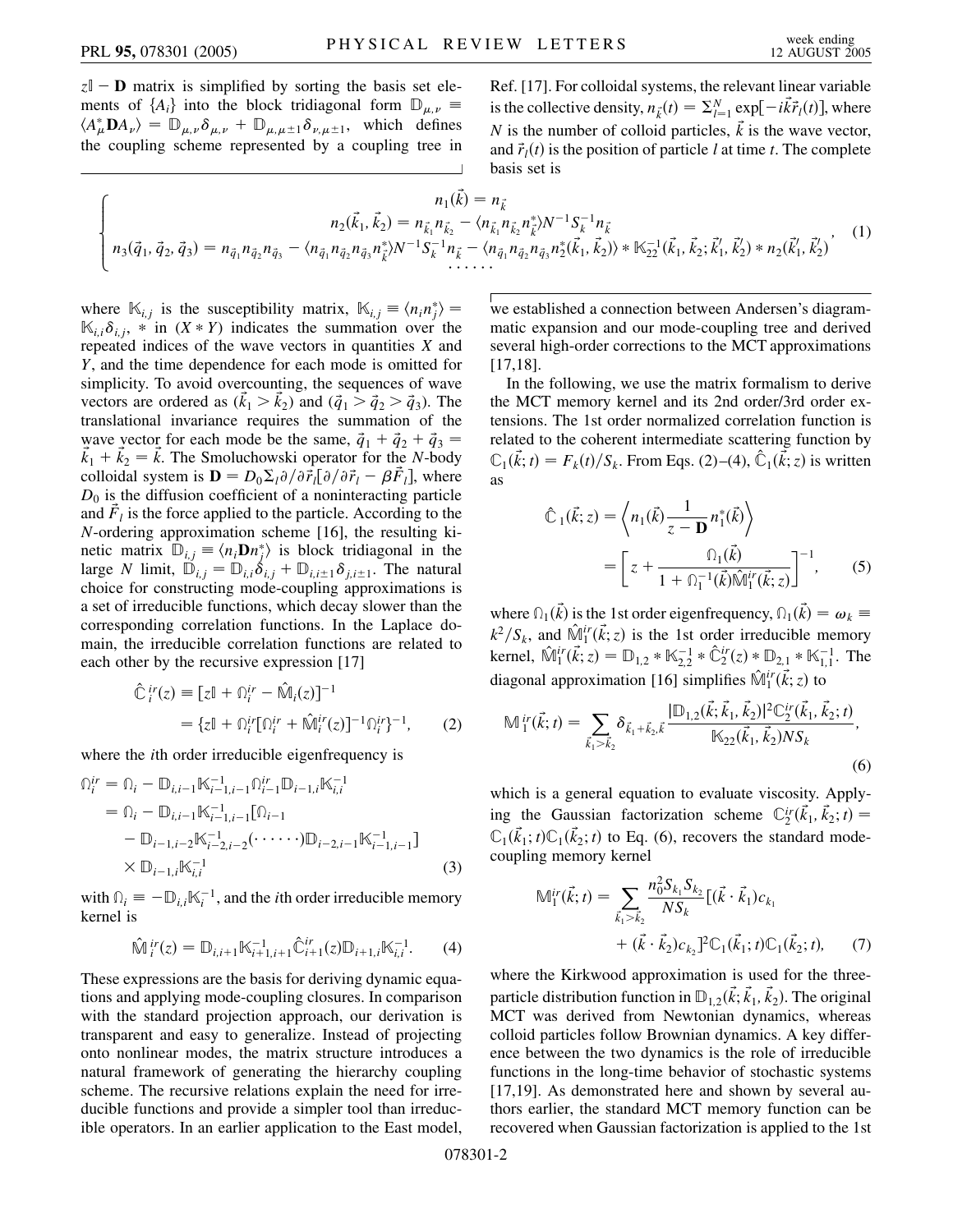order irreducible memory kernel instead of the memory kernel. Although the short time correlations are different for the two dynamics, MCT predicts the same glass transition point and  $f_k$  value for colloids and liquids with the same pairwise interaction potential. Experimentally, the MCT predictions are found to be more reliable for Brownian dynamics than for Newtonian dynamics.

As demonstrated in earlier work [3], applying the factorization scheme to high-order irreducible memory kernels improves the prediction of MCT. We evaluate  $\hat{\mathbb{C}}_2^{ir}(z)$  using the same procedure as for  $\hat{\mathbb{C}}_1^{ir}(z)$ . From Eqs. (2)–(4), we obtain the diagonal four-point irreducible correlation function,

$$
\hat{\mathbb{C}}_{2}^{ir}(\vec{k}_{1}, \vec{k}_{2}; z) = \left[z + \frac{\Omega_{2}^{ir}(\vec{k}_{1}, \vec{k}_{2})}{1 + (\Omega_{2}^{ir}(\vec{k}_{1}, \vec{k}_{2}))^{-1} \hat{\mathbb{M}}_{2}^{ir}(\vec{k}_{1}, \vec{k}_{2}; z)}\right]^{-1},
$$
\n(8)

where the 2nd order irreducible eigenfrequency is

$$
\begin{split} \n\Omega^{\,ir}_{2}(\vec{k}_{1}, \vec{k}_{2}) &= \n\Omega_{2}(\vec{k}_{1}, \vec{k}_{2}) - \mathbb{D}_{2,1}(NS_{k})^{-1} \Omega_{1} \mathbb{D}_{1,2} \mathbb{K}_{2,2}^{-1} \\ \n&\approx \omega_{k_{1}} + \omega_{k_{2}}, \n\end{split} \tag{9}
$$

and the 2nd order irreducible memory kernel is  $M_2^{ir}(t)$  =  $\mathbb{D}_{2,3} * \mathbb{K}_{33}^{-1} * \mathbb{C}_{3}^{ir}(t) * \mathbb{D}_{3,2} * \mathbb{K}_{22}^{-1}$ . The combined use of the diagonal approximation, the Kirkwood approximation, and the Gaussian factorization scheme leads to a new closure,

$$
\mathbb{M}_{2}^{ir}(t) = \sum_{l_{1}, p_{1}, \{\vec{q}_{i}\}} \frac{n_{0}^{2} S_{q_{p_{2}}} S_{q_{p_{3}}}}{NS_{k_{l_{1}}}} [(\vec{k}_{l_{2}} \cdot \vec{q}_{p_{2}}) c_{q_{p_{2}}} + (\vec{k}_{l_{2}} \cdot \vec{q}_{p_{3}}) c_{q_{p_{3}}} ]^{2} \delta_{\vec{q}_{p_{1}}, \vec{k}_{l_{1}}} \mathbb{C}_{1}(q_{1}; t) \mathbb{C}_{1}(q_{2}; t) \mathbb{C}_{1}(q_{3}; t),
$$
\n(10)

where  $l_1$ ,  $l_2 = 1, 2, p_1, p_2, p_3 = 1, 2, 3$ , and the summation over  $\{\vec{q}_i\}$  is constrained by  $(\vec{q}_1 > \vec{q}_2 > \vec{q}_3)$  and  $\vec{q}_1 + \vec{q}_2 + \vec{q}_3$  $\vec{q}_3 = \vec{k}_1 + \vec{k}_2 = \vec{k}$ . The multiple summations over the wave vectors  $\{\vec{q}_i\}$  in Eq. (10) quickly increase the difficulty of numerical calculations. To avoid this difficulty, we substitute Eq. (7) into Eq. (10) and obtain a simplified expression

$$
\mathbb{M}_{2}^{ir}(\vec{k}_{1}, \vec{k}_{2}; t) \approx \mathbb{M}_{1}^{ir}(\vec{k}_{1}; t) \mathbb{C}_{1}(\vec{k}_{2}; t) + \mathbb{M}_{1}^{ir}(\vec{k}_{2}; t) \mathbb{C}_{1}(\vec{k}_{1}; t).
$$
\n(11)

The underestimation due to the mixing of the 1st order and 2nd order expressions in Eq. (11) compensates for the overestimation of the dynamic feedback by the MC closures in Eqs. (7) and (10). We also expect the difference between the two expressions becomes negligible as the mode-coupling order increases.

The derivation of the 3rd order MCT equation is straightforward but tedious. Here we present the final result for the diagonal six-point irreducible correlation function using Eqs. (2)–(4) and the same approximations for  $\hat{\mathbb{C}}_2^{ir}(z)$ ,

$$
\hat{\mathbb{C}}_3^{ir}(\vec{q}_1, \vec{q}_2, \vec{q}_3; z) = \left[ z + \frac{\Omega_3^{ir}(\vec{q}_1, \vec{q}_2, \vec{q}_3)}{1 + (\Omega_3^{ir}(\vec{q}_1, \vec{q}_2, \vec{q}_3))^{-1} \hat{\mathbb{M}}_3^{ir}(\vec{q}_1, \vec{q}_2, \vec{q}_3; z)} \right]^{-1},\tag{12}
$$

where  $\int_{3}^{i}(\vec{q}_1, \vec{q}_2, \vec{q}_3) = \omega_{q_1} + \omega_{q_2} + \omega_{q_3}$  and the 3rd order irreducible memory kernel is

$$
\mathbb{M}_{3}^{ir}(\vec{q}_{1}, \vec{q}_{2}, \vec{q}_{3}; t) \approx \mathbb{M}_{1}^{ir}(\vec{q}_{1}; t) \mathbb{C}_{1}(\vec{q}_{2}; t) \mathbb{C}_{1}(\vec{q}_{3}; t) \n+ \mathbb{M}_{1}^{ir}(\vec{q}_{2}; t) \mathbb{C}_{1}(\vec{q}_{1}; t) \mathbb{C}_{1}(\vec{q}_{3}; t) \n+ \mathbb{M}_{1}^{ir}(\vec{q}_{3}; t) \mathbb{C}_{1}(\vec{q}_{1}; t) \mathbb{C}_{1}(\vec{q}_{2}; t). (13)
$$

By extrapolating Eqs. (11) and (13) to higher orders, we obtain

$$
\mathbb{M}_{i}^{ir}(\{\vec{k}_{l}\};t) \approx \sum_{l=1}^{i} \mathbb{M}_{1}^{ir}(k_{l};t) \prod_{j=1(\neq l)}^{i} \mathbb{C}_{1}(k_{j};t), \qquad (14)
$$

which can be used as a generalized MCT closure. This compact form decomposes the high-order irreducible memory kernel into terms consisting of the 1st order functions and can be viewed as an simplified factorization scheme for multipoint memory functions. Compared to the full expression, Eq. (14) achieves similar convergence at reduced computational cost.

The glass transition point in colloids is determined by the appearance of a nonzero long-time plateau in  $F_k(t)$ . To test the accuracy of our prediction of the colloidal glass transition, we numerically compute the Debye-Waller parameters,  $f_k = \lim_{t \to \infty} C_1(k; t)$ , for the hard-sphere system.

The long-time limit of Eq. (5) leads to  $\lim_{t\to\infty}M_1(k; t)$  =  $\omega_k^2 f_k/(1 - f_k)$ . The *i*th order self-consistent equation of  $f_k$ are derived by substituting the asymptotic limits of  $\mathbb{C}_1(k; t)$ and  $\mathbb{M}_1^{ir}(k; t)$  into the recursive expression for  $\mathbb{C}_i^{ir}(t)$  in Eqs. (2)–(4) and the MC closure for  $\mathbb{M}_i^{ir}(t)$  in Eq. (14). For example, the closure for  $\mathbb{M}_2^{ir}(t)$  in Eq. (11) gives the 2nd order MCT prediction of  $f_k$ ,

$$
\frac{f_k}{1 - f_k} = \frac{S_k}{192\pi\phi} \int_0^\infty dk_1 \int_{|k - k_1|}^{k + k_1} dk_2 \frac{k_1 k_2}{k^5} [(k^2 + k_1^2 - k_2^2) n c_{k_1} + (k^2 + k_2^2 - k_1^2) n c_{k_2}]^2
$$

$$
\times \frac{S_{k_1} S_{k_2} f_{k_1} f_{k_2}}{f_{k_1} f_{k_2} + \frac{(\omega_{k_1} + \omega_{k_2})^2}{\omega_{k_1}^2 (1 - f_{k_1})^{-1} + \omega_{k_2}^2 (1 - f_{k_2})^{-1}} ,
$$
(15)

which recovers the standard MCT expression in the limit of  $f_k \rightarrow 1$ . The derivation of the 3rd order equation is straightforward and is not included due to length restrictions. Following the numerical method in Ref. [7], we discretize the integration in Eq. (15) with the grid resolution of  $d\Delta k = 0.4$  in the range of  $0.2 \le k_1 d$ ,  $k_2 d \le 39.8$ and  $|k - k_1| + 0.2d^{-1} \le k_2 \le k + k_1 - 0.2d^{-1}$ , where *d* is the diameter of the colloid particle. The numerical solution of  $f(k)$  is zero at low density and jumps to a